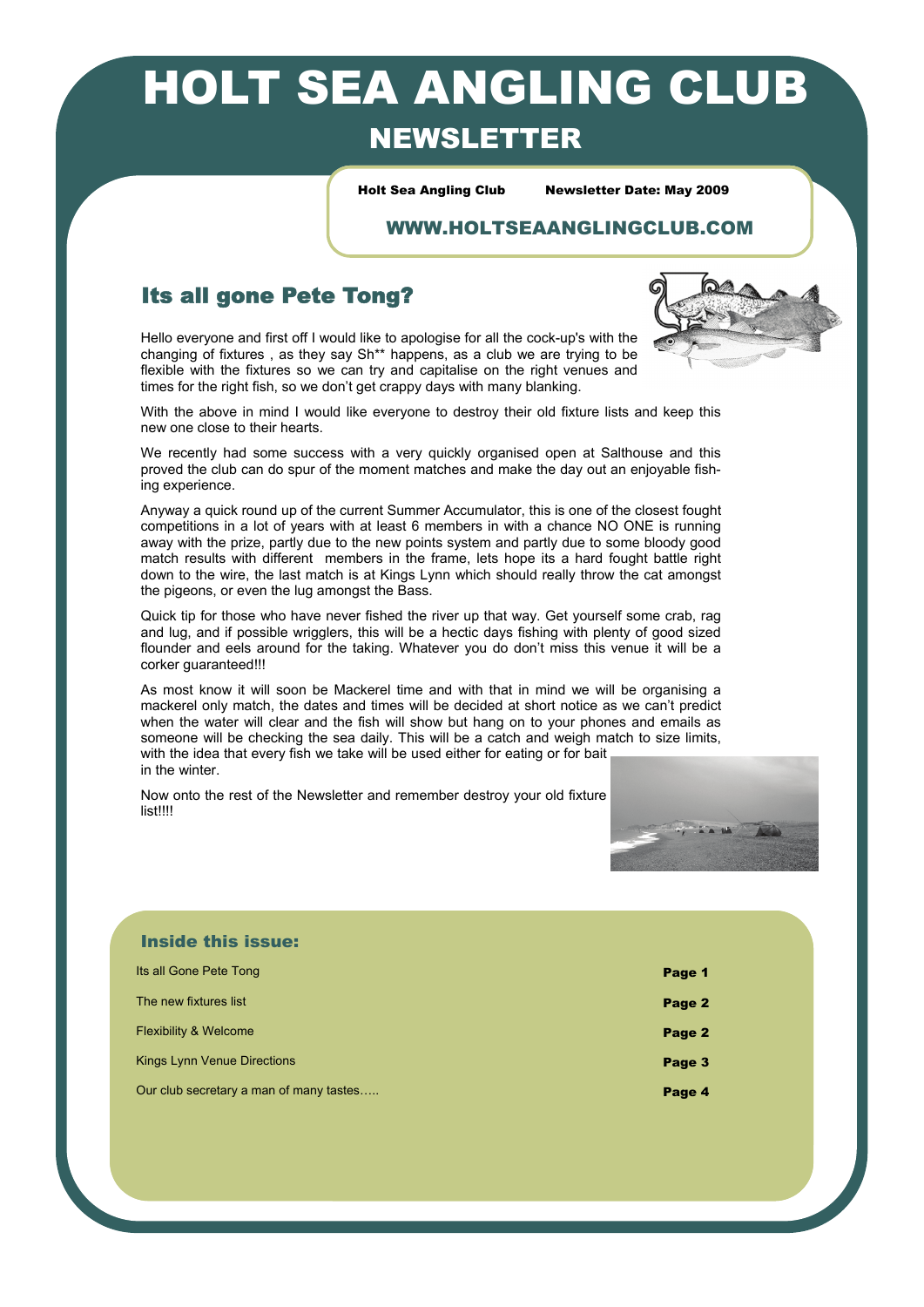| <b>Date</b>           | <b>Venue</b>     | Match time | <b>Trophy/accumulator</b>              | Rover/<br><b>Pegged</b> | <b>Tide</b><br><b>Time</b> | <b>Tide</b><br><b>Height</b> |
|-----------------------|------------------|------------|----------------------------------------|-------------------------|----------------------------|------------------------------|
|                       |                  | 1400 -     |                                        |                         |                            |                              |
| 17/05/2009            | <b>Salthouse</b> | 1900       | 7th Leg Summer Acc                     | Rover                   | HW 1235                    | 4.7M                         |
|                       |                  | 1500 -     |                                        |                         |                            |                              |
| 24/05/2009            | Trimingham       | 2000       | <b>SOCIAL CLUB OPEN</b>                | Rover                   |                            |                              |
|                       |                  | 1900 -     |                                        |                         |                            |                              |
| 29/05/2009            | Kelling          | 2300       | <b>Smooth hound OPEN</b>               | Pegged                  |                            |                              |
|                       |                  | 0930 -     |                                        |                         |                            |                              |
| 07/06/2009            | Salthouse        | 1430       | 8th Leg Summer Acc                     | Rover                   | LW 1345                    | 4.5M                         |
|                       |                  | $1000 -$   |                                        |                         |                            |                              |
| 14/06/2009            | Kelling          | 1500       | 9th Leg Summer Acc & Open              | Pegged                  | <b>HW 1058</b>             | 4.4M                         |
|                       |                  | 1400 -     |                                        |                         |                            |                              |
| 05/07/2009 Kings Lynn |                  | 1900       | 10th Leg Summer Acc                    | Pegged                  |                            |                              |
|                       |                  |            |                                        |                         |                            |                              |
|                       |                  | $1000 -$   |                                        |                         |                            |                              |
| 06/09/2009            | Kelling          | 1500       | Ken Brown Cup & Early Au-<br>tumn Open | Pegged                  | LW 1511                    | 5.1M                         |
|                       |                  |            |                                        |                         |                            |                              |
|                       |                  | $1400 -$   |                                        |                         |                            |                              |
| 13/09/2009            | Trimingham       | 1900       | <b>Cockaday Cup</b>                    | Rover                   | <b>HW 1349</b>             | 4.0M                         |
|                       |                  | $0900 -$   |                                        |                         |                            |                              |
| 20/09/2009            | Cley             | 1400       | <b>Woodward Cup</b>                    | Rover                   | LW 1509                    | 5.4M                         |
|                       |                  | $1100 -$   |                                        |                         |                            |                              |
| 27/09/2009            | Salthouse        | 1600       | <b>Matthews Cup</b>                    | Rover                   | HW 1409                    | 3.6M                         |

### The new fixtures list

#### Flexibility & Welcome & Smooth hound Open

With the club growing at a steady rate and close on 30 members with regular turnouts of 12 or more, we as a club will be looking to be flexible with the fixtures, and the rules, as seen at the last Salthouse open, everyone seemed happy to peg the match at the last minute and this proved to add a closer atmosphere to the day, banter and the laughs are becoming common place. The old days of rigid rules, hidden agendas and general politics are truly gone, the atmosphere at every match is one of fun with a little bit of friendly competition, I can only thank everyone involved for helping the club grow and regain its reputation as North Norfolk's Premier Sea Angling Club..

Quick welcome to our latest members, Simon Farrow & Sherry Murray glad you eventually made it and look forward to seeing you both at the future matches. Joel Conway my youngest daughter who has recently joined and is hoping to follow in mum and dads footsteps on the shingle and of course give Henry a run for his money in the junior section. Quick mention to Matt Lawes who also joined at a recent Kelling match well done on finishing in the frame at your first attempt. Lastly to John Abbott who has joined via post and will try to attend as many matches as he can and also assist with club promotion in his area and in his role as RSA Rep in the Eastern Leisure Sea Anglers Alliance.

Selena Harper will also be returning to the match scene along with her son Keoma and a friend .

With the way things are going we may even reach 20 regular anglers by September as Peter "Baglady" Simmons and his father will also be back, not to mention Billy Temple & Tony Chidwick. who have been taking leave away from the club scene.

Roll on September and good luck to everyone in the coming matches.

**First HSAC Smooth Hound Open Friday 29th of May 7pm till 11pm at Kelling, this will be £5 entry all fish do count not just smooth hounds, £1 Optional pools for heaviest Flat/Round, please bring raffle prizes to this one!!**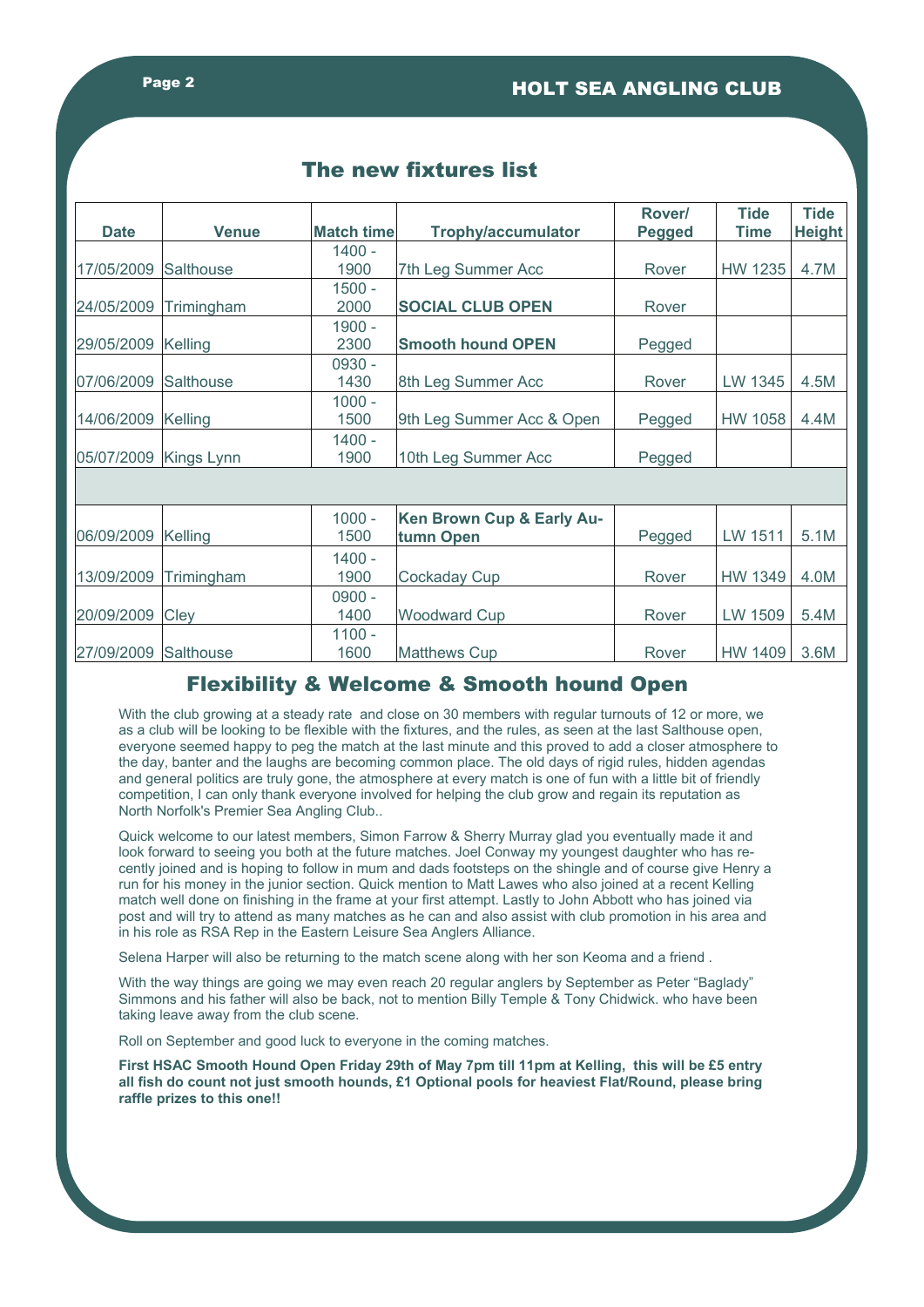



**Directions** 

With the addition of a new venue I thought it prudent to give everyone the directions so we can all enjoy a good match.

On the west bank, follow the road nearest the river, where it gets closest to the river there are 2 bends close together, we go through the gate at the 2nd bend (north) and park on the grass/meadow near the river.

Just before the first bend there is a sewage works. If you go over the river at Kings Lynn on the A47 take the 3rd exit on the roundabout to West Lynn/ Clenchwarton.

 Go towards Clenchwarton and take the 3rd exit on the right just after some tall trees. The road is called Millennium Way and there also is a sign to Treatment Works. At the end of this road you hit Ferry Road, take a left and then immediate right which again is signposted to the Treatment Works.

 Continue down this road until you see the gate on the 2nd bend. Please note there is no name to this road and it is a little way down there going past the new and then the old Treatment Works.